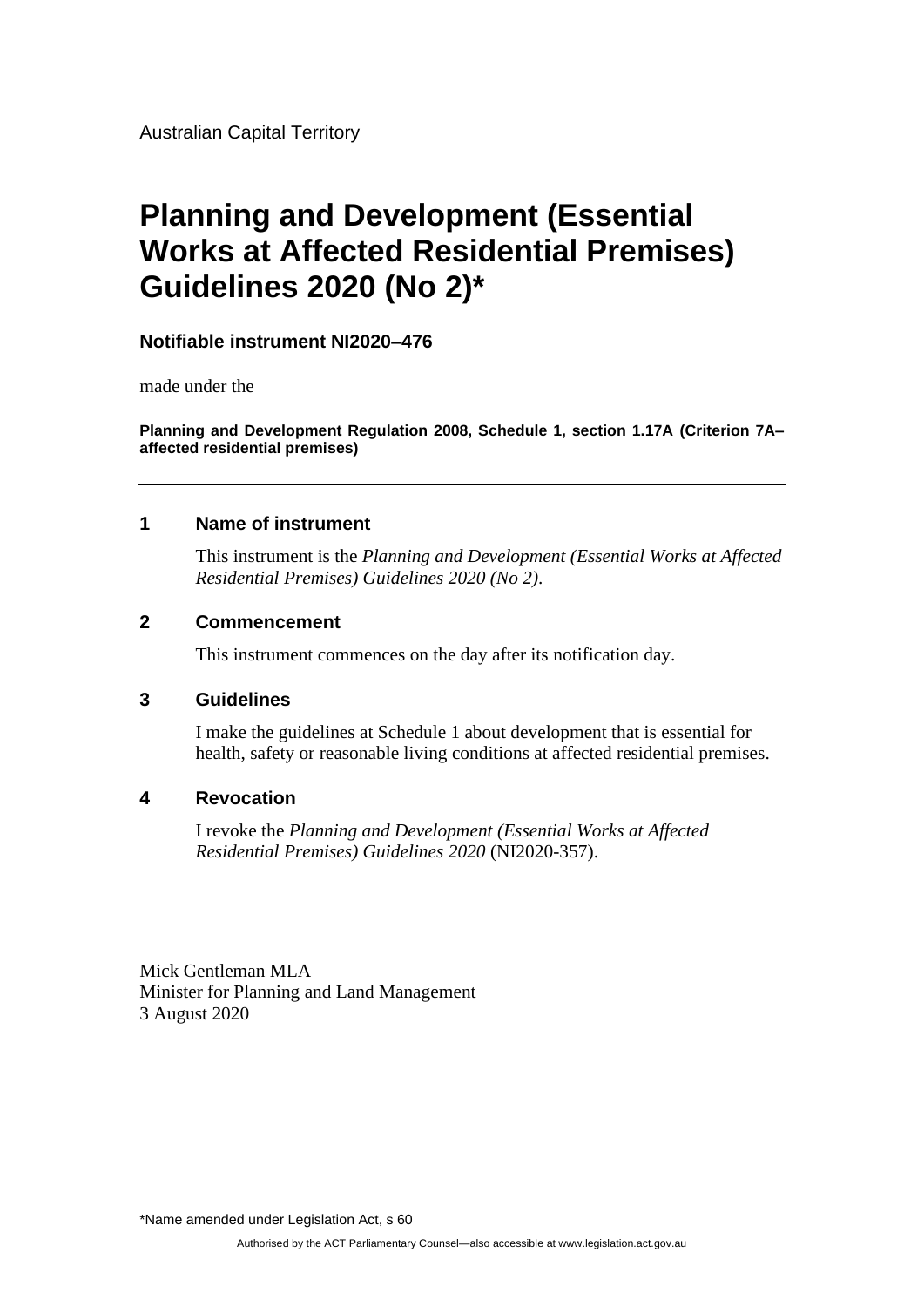## **Schedule 1**

(*see section 3*)

# **GUIDELINES ON DEVELOPMENT ESSENTIAL FOR HEALTH, SAFETY OR REASONABLE LIVING CONDITIONS AT LOOSE-FILL ASBESTOS AFFECTED PREMISES**

*Note:* these guidelines apply for the assessment of development under the *Planning and Development Act 2007* and *Planning and Development Regulation 2008.* 

# **1. PURPOSE OF THE GUIDELINES**

These guidelines provide guidance to owners of residential premises affected by loose-fill asbestos insulation (affected residential premises) and the general public on the type of development that is considered essential for health, safety or reasonable living conditions and may be undertaken.

# 2. **GUIDING PRINCIPLES AND EXAMPLES FOR ESSENTIAL WORK**

The following principles and examples are provided to assist owners of affected residential premises and the general public about the types of development at affected residential premises which are considered essential for health, safety or reasonable living conditions.

# **2.1. Principles for essential work**

- 1. Development is permitted only where it is necessary to allow lawful occupants to maintain tenable conditions to continue to live in their homes (affected residential premises).
- 2. Development is permitted only where it is necessary to be undertaken to allow the occupant to remain in the home until mid-2025 (when Government will consider compulsory acquisition actions, as previously announced).
- 3. Development which is for aesthetic improvement only is not considered essential and is not permitted.
- 4. Development must be for an essential health, safety or reasonable living conditions, such as for reasons detailed below.
- 5. Where applicable, proposed development should be supported by written evidence from a relevant professional of the essential need for the work to be undertaken, for example: a health professional or disability access professional.

# **2.2. Examples**

Examples of development which are considered essential for health, safety or reasonable living conditions at affected residential premises may include, but are not limited to, the following: